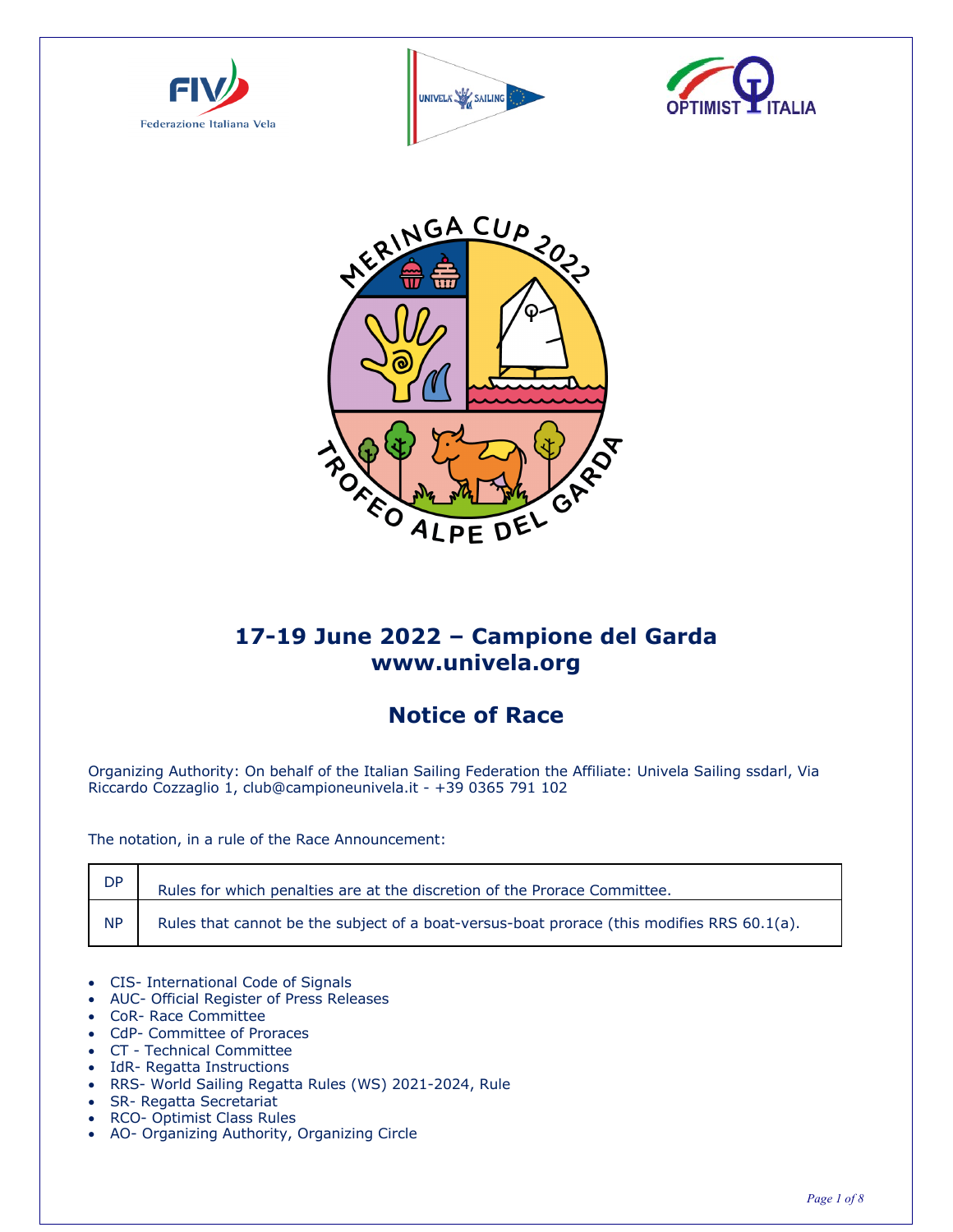### 1 RULES:

- 1.1 The event is governed by the Rules" defined in the RRS of the WS Sailing in force.
- 1.2 The FIV Regulations for the National Organized Sports Activity in Italy 2022 is to be considered the Rule.
- 1. 3 RRS 61. 1 "Informare il Proraceato" is supplemented as follows: "Immediately after arriving, the Proraceant boat must notify the CoR of its intention to prorace by communicating the number of the boat(s) it intends to prorace."
- 1.4 RRS 40 and the preamble to Part 4 are amended as follows: a) The first sentence of RRS 40.1 is deleted and replaced with "When in the water each competitor must always wear a personal flotation device (PFD) that complies with the provisions of RCO 4.2. (a), except for a short time while changing or arranging clothing or personal equipment. Diver's suits or watertight suits are not personal flotation devices." (b) Add to the preamble to Part 4 after "in regatta": "except RRS 40.1 as amended in point 1.5.a."
- 1.5 Appendix "P" of the RRS (Special Procedures for Rule 42) will be in force.
- 1.6 In case of conflict between BdR and IdR the latter, and the subsequent Official Releases, will prevail in compliance with RRS 63.7.

#### 2 SAILING INSTRUCTIONS

The Regatta Instructions will be available on the website of the Organizing Club: https://www.campioneunivela.it/regate/2022/meringa-cup/ Starting at 12 noon on June 16, 2022.

#### 3 NOTICE BOARD

The Official Notice Board will only be ON-LINE at the following link: https://www.campioneunivela.it/regate/2022/meringa-cup/ and on the whatsapp group accessible at this link https://chat.whatsapp.com/DV1TPQrKLZeCXMA9ukB3fB

- 3.1 Any changes to the IdR, made by the RC, the CT and / or PC, and other Communications for competitors may be made up to 2 hours before the warning signal of the first race scheduled for the day. Changes to the program must be made by 20:00 on the day before the day they take effect.
- 3.2 Signs made on the ground will be exposed to the sign tree in front of the club
- 3.3 [DP][NP] On the days of the event when races are scheduled, the boats must not leave the Area assigned to them until the "D" flag (Delta of the -CIS-) is displayed. If the D flag is displayed with the identification of a battery, only the boats of that battery will be able to leave the seats assigned to them and go into the water. The warning sign or other signal will be displayed no earlier than 30 minutes after the display of the D flag and in any case not before the scheduled or deferred time which of the three is the later. (This complements the Race Signs)

#### 4. ADMISSION

Helmsmen born in the years: 2007-2008-2009-2010-2011 and Helmsmen born in the years: 2012-2013, according to the provisions of the Optimist Class 2022, will be able to participate.

#### 5. REGISTRATION

Registrations must be made only online through the website of the organizer https://www.campioneunivela.it/regate/2022/meringa-cup/ **no later than June 16, 2022.**

By that date the crews must pay the relevant registration fee to the Organizing Committee by paying by credit card on the website https://www.campioneunivela.it/regate/2022/meringa-cup

If the registration accompanied by payment will take place before June 6, the entry fee is reduced to  $\epsilon$  60. After the  $6<sup>th</sup>$  of June, the entry fee will be  $\epsilon$  90.

The entry fee is not refundable.

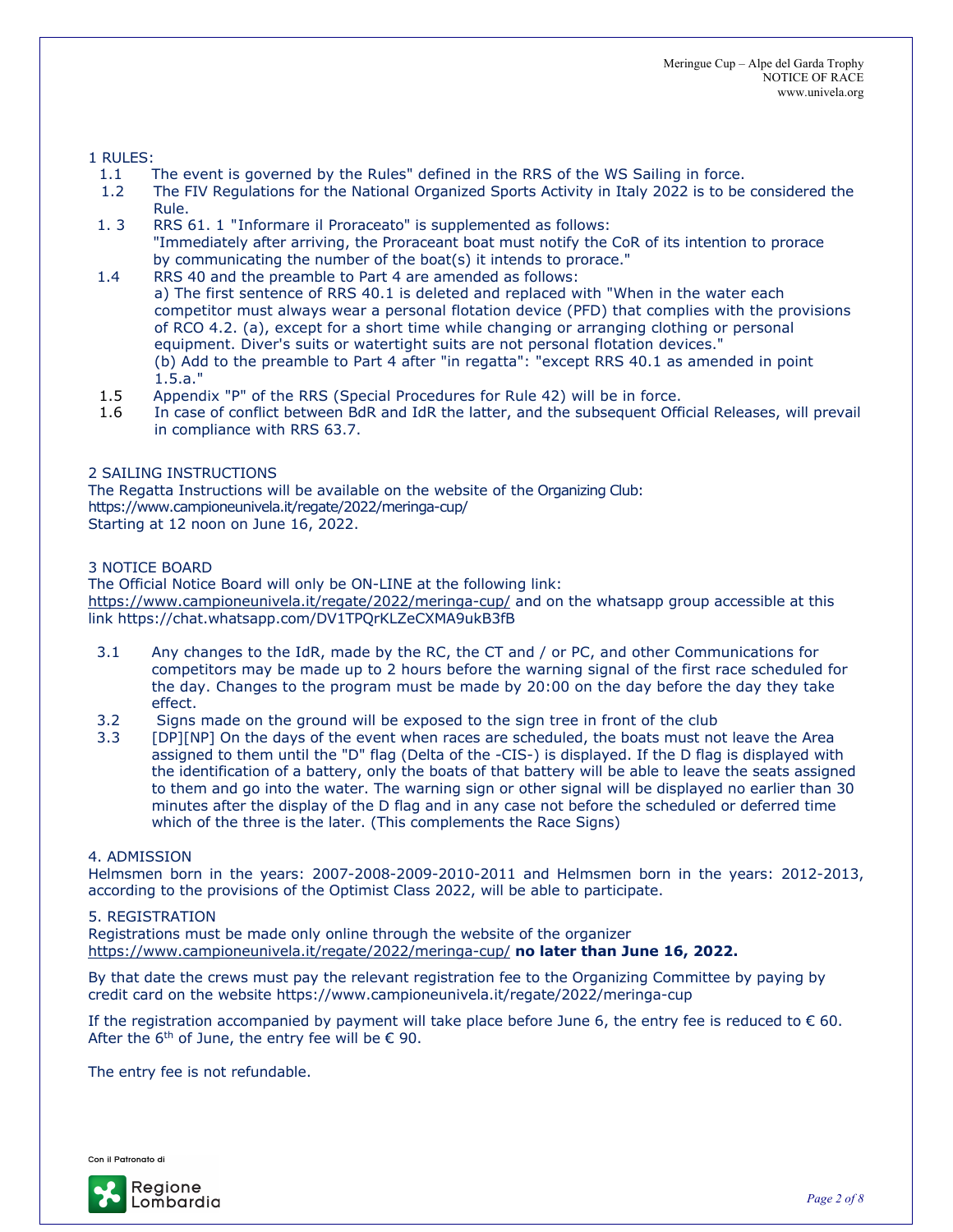In case of cumulative registration for an entire team, payment by a single bank transfer for several boats is allowed. Please contact the club secretary in club@campioneunivela.it to get your bank details. Please indicate the event and the sail numbers of all the boats to be registered.

It must be sent in a single e-mail to the following address: club@campioneunivela.it indicating in the subject – Event Documents [SAILING NUMBER]: The documentation listed below:

- Receipt of the registration fee;
- Certificate of measurement or conformity (where applicable);
- RC insurance with minimum coverage as per FIV Regulations for the National Organized Sports Activity in Italy 2022 (not necessary for those in possession of an FIV Plus card);

Registrations made otherwise will not be accepted.

Those who have registered through the website and sent all the required documentation in a single email to the address mentioned above, will have no other documentation to present. It will also not be necessary to sign the release form, acceptance of privacy policy and assignment of photo and video rights of the event

#### 6 ADVERTISING

Competitors may be required to display the advertising chosen and provided by the AO within the limits set by WS Regulation 20.

#### 7. REGATTA PROGRAM

The race will take place in front of Campione del Garda. Agenda:

| 16/06/2022<br>17/06/2022 | from 14:00 to 19:00 Registration<br>from 8:00 to 10:30 Registration |
|--------------------------|---------------------------------------------------------------------|
| 17/06/2022               | 11:00 skipper meeting<br>13:00 First warning signal                 |
| 18/06/2022               | <b>TBD Regattas</b>                                                 |
| 19/06/2022               | <b>TBD Regattas</b><br>a.s.a.p. Award ceremony                      |

In compliance with the FIV Regulations for Organized Sports Activity in Italy 2022 for the "Optimist Class", if the regatta will be carried out with the battery system, the additional Rules described in the ADDENDUM "A" of this Call will apply.

7.2 The Warning Signal of each subsequent race of the day will be given as soon as possible.

7.3 The time of the first warning sign, of the regatta days following the first, will be the subject of a specific press release, which will be published online at the AUC no later than 20.00 on the day before the day in which it will take effect. In case of non-communication, the same time established for the previous day will be considered confirmed.

7.4 The award ceremony will be carried out as soon as possible at the end of the event.

7.5 A maximum of 9 races will be held.

7.6 No more than 3 races per day may be carried out.

7.8 There is only one discard at the completion of the fourth race and a second discard at the completion of the eighth race.

#### 8. MEASUREMENT CERTIFICATES [DP] [NP]

All boats must have a valid certificate of measurement or conformity.

Competitors must compete with boats, sails and equipment regularly measured and it will not be possible to replace the sail or other equipment without the authorization of the CT or, if this is not appointed, by the CoR. All boats must race with the sailing number indicated on the measurement certificate. Any changes may be authorized by the CT or, in its absence, by the C.d.R. or C.d.P. only for breakages or damages after verification of the damage by the same CT or by the C.d.R. or C.d.P..

#### 9 MEASUREMENT CHECKS

Preventive measurement checks can also be carried out during the days of the race or before or after the individual races, at the discretion of the CT, the CoR. or the CdP.

#### 10 EVENT VENUE

The regatta will take place in the water mirror in front of Campione del Garda.

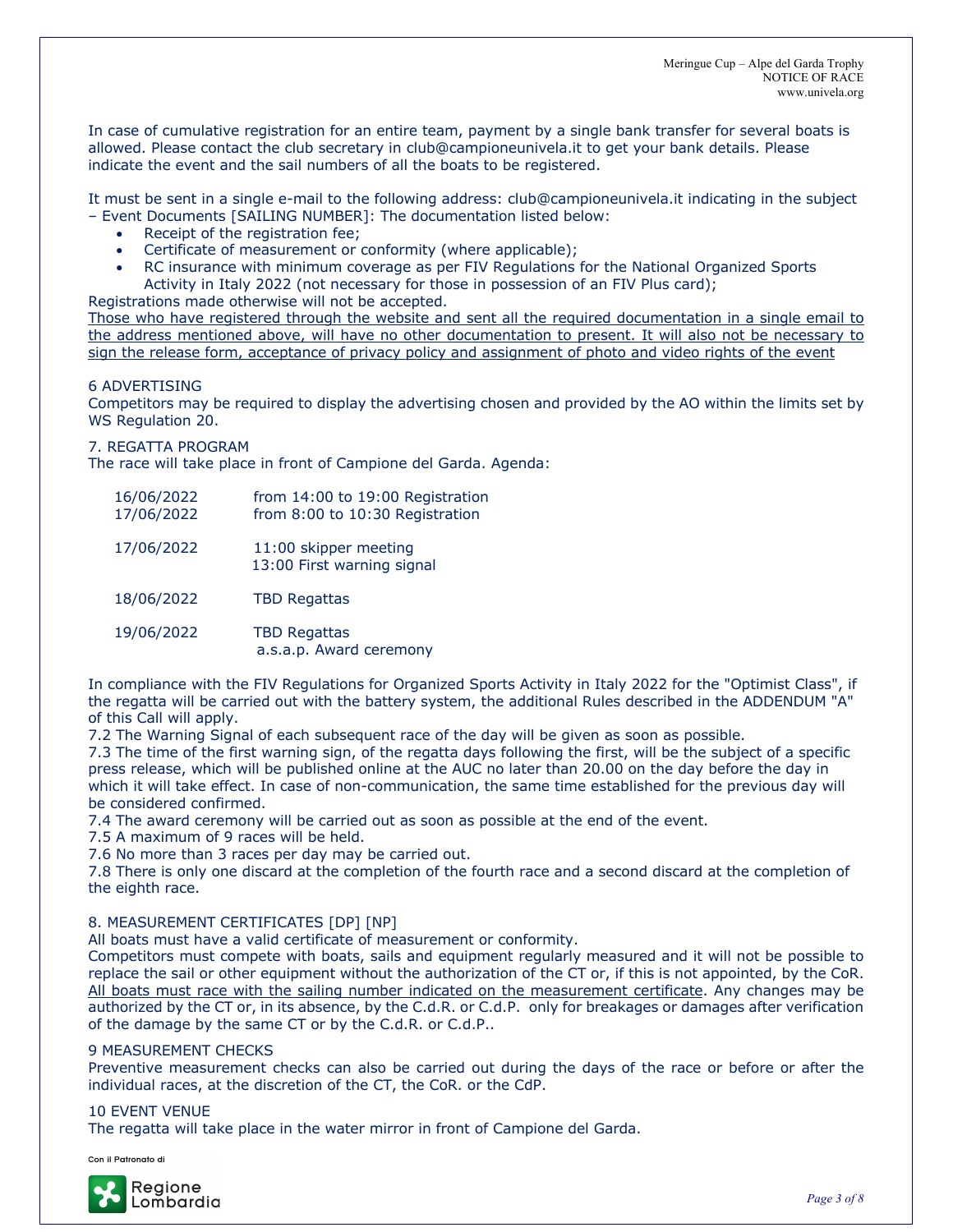# 11 ROUTE

The route diagram will be indicated in Appendix 1 of the IdR.

# 12. -

## 13 PENALTY SYSTEM

13.1 [DP][NP] A boat that has self-penalized or withdrawn will have to fill out the online self-penalty or withdrawal form (www.racingrulesofsailing.org) within the time limit for proraces.

13.2 The penalty for infringements of the RCO will be a discretionary penalty (see [DP]).

### 14 SCORE

14.1 The ranking will be drawn up in application of the RRS A4 (minimum score) and the FIV Regulations for Organized Sports Activity in Italy 2022.

14.2What races are raced on batteries, the RRS A5.2 is modified so that the scores are based on the number of boats assigned to the largest fleet. If at the end of the last day of the race some boats have run a greater number of races than the others, the results of the most recent regatta will be excluded so that the result for all the boats is based on the same number of races. This, as a modification of RRS 60.1(b), cannot constitute a reason for a request for repair.

#### 15 SUPPORT PEOPLE

All Support Persons (coaches/ parents/carers) must be accredited by filling out the registration form available at the following link

https://forms.office.com/Pages/ResponsePage.aspx?id=EjGpKXdc3UmO67B5591rgu0ux4wSnwRMkxgVEsQX5 ptUQ04xOVIzQTNOVk9BSExZQ0ZZTTlVS1lTTi4u&wdLOR=cA6F6F9B5-D989-4548-A1DE-13DB3FE504D8

#### Declaring:

- A) the characteristics of its vessel for assistance;
- B) the acceptance of the "rules for assistance boats of Support Persons" described in ADDENDUM B of this document;
- C) the sail numbers and names of the accompanying competitors;
- D) to be in possession of VHF.

Accredited support persons will be subject to the technical guidelines of the CoR and the Jury.

By signing this registration form, the support person automatically assumes the responsibility of getting the athletes accompanied by him to race for the entire duration of the event.

### 17 ENVIRONMENTAL RESPONSIBILITY

Recalling the Basic Principle that mentions: "Participants are encouraged to minimize any negative environmental impact of the sport of sailing", we recommend the utmost attention to environmental protection at all times that accompany the practice of the sport of sailing before, during and after the event. In particular, attention is drawn to RRS 47 – Waste Disposal – which quotes: "Competitors and support people must not deliberately throw waste into the water. This rule always applies when in water. The penalty for a breach of this rule may be less than the disqualification."

### 18 DISCLAIMER OF RISK LIABILITY

RRS 3 quotes: "The responsibility for a boat's decision to participate in a trial or to stay in the race is solely his." Therefore: by participating in this event every regatta agrees and recognizes that sailing is a potentially dangerous activity that involves risks. These risks include the possibility of facing strong winds and rough seas, sudden changes in weather, breakdowns/damage to equipment, boat maneuvering errors, poor seafaring by other boats, loss of balance due to vehicle instability and fatigue resulting in an increased risk of injury. Inherent in the sport of sailing is the risk of permanent and serious injury or death by drowning, trauma, hypothermia or other causes.

#### 19 INSURANCE

All boats must be insured for Civil Liability with the minimum ceiling provided for by the FIV legislation ( $\epsilon$ 1,500,000.00), The Insurance Certificate can be replaced by the FIV PLUS card

#### 20 PRIZES

The following will be awarded:

- a) the first 5 of the general classification, to the first classified Female for the Under 16
- b) the first 5 of the General Classification for the Under 11
- The AO reserves the right to award additional special prizes.

Other gadgets offered by partners of the Class or the Club can also be drawn.

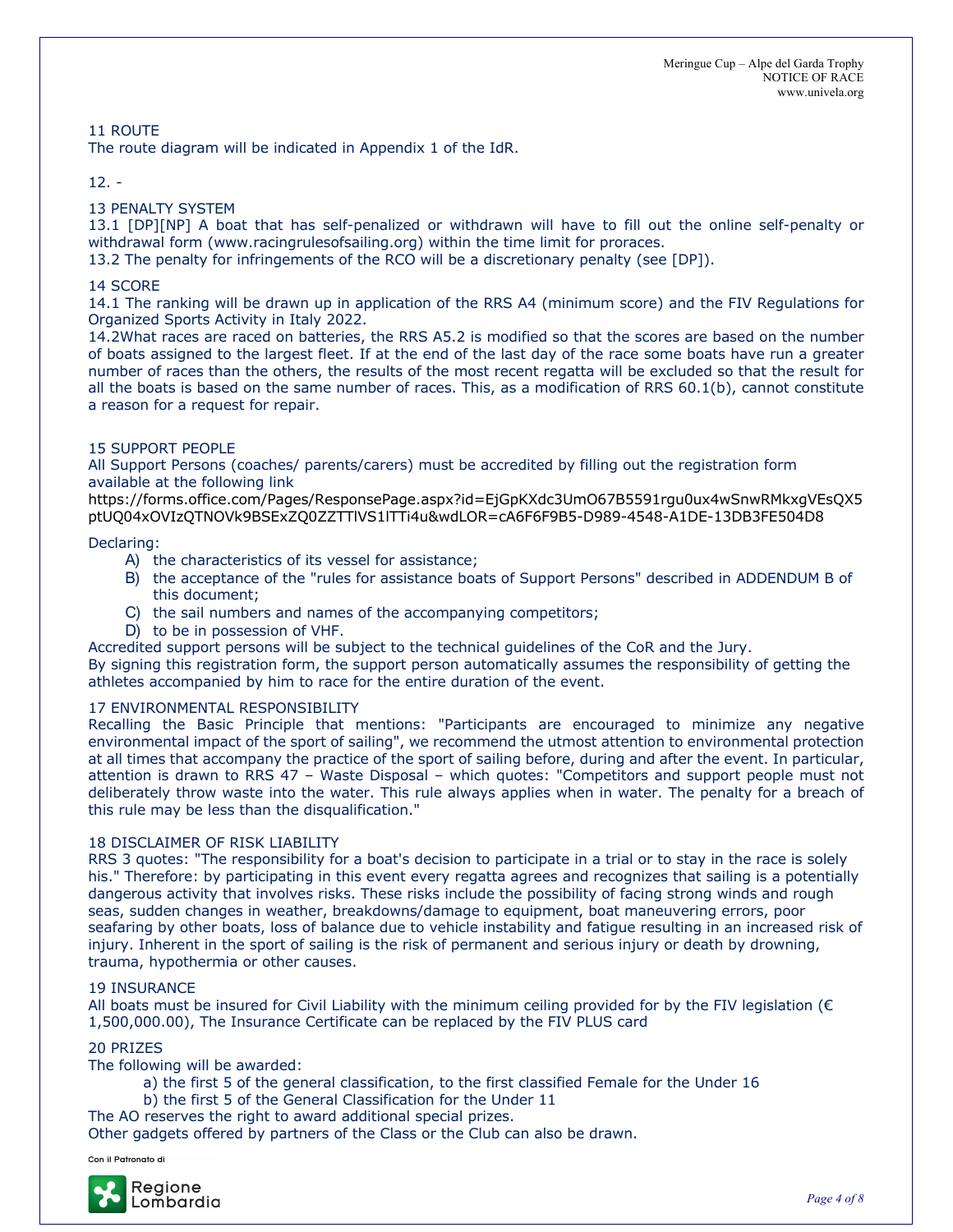Meringue Cup – Alpe del Garda Trophy NOTICE OF RACE www.univela.org

#### 21 PHOTOGRAPHIC AND/OR TELEVISION RIGHTS

Competitors grant full right and permission to the AO to publish and/or transmit through any media medium, any photograph or filmed footage of people or boats during the event, including television commercials and anything that may be used for its own editorial or advertising purposes or for printed information.

#### 22 [DP][NP] CAMERAS AND ELECTRONIC EQUIPMENT

22.1The AO may require boats to have cameras, sound equipment or equipment on board to record the position. Information resulting from the presence of this equipment may not be used by a boat as evidence during a hearing (amendment of RRS 63.6).

22.2The equipment provided, once installed on board according to the instructions of the AO, shall not be handled in any way by the competitor or by a support person, unless this is requested by the AO itself.

#### 23 LOGISTICS - USEFUL INFORMATION - PARTNER HOTELS

All information on logistics on the ground, conventions, services and side events for athletes, coaches and companions will be provided through the website www.campioneunivela.it

> The Organizing Committee Univela Sailing ssdarl



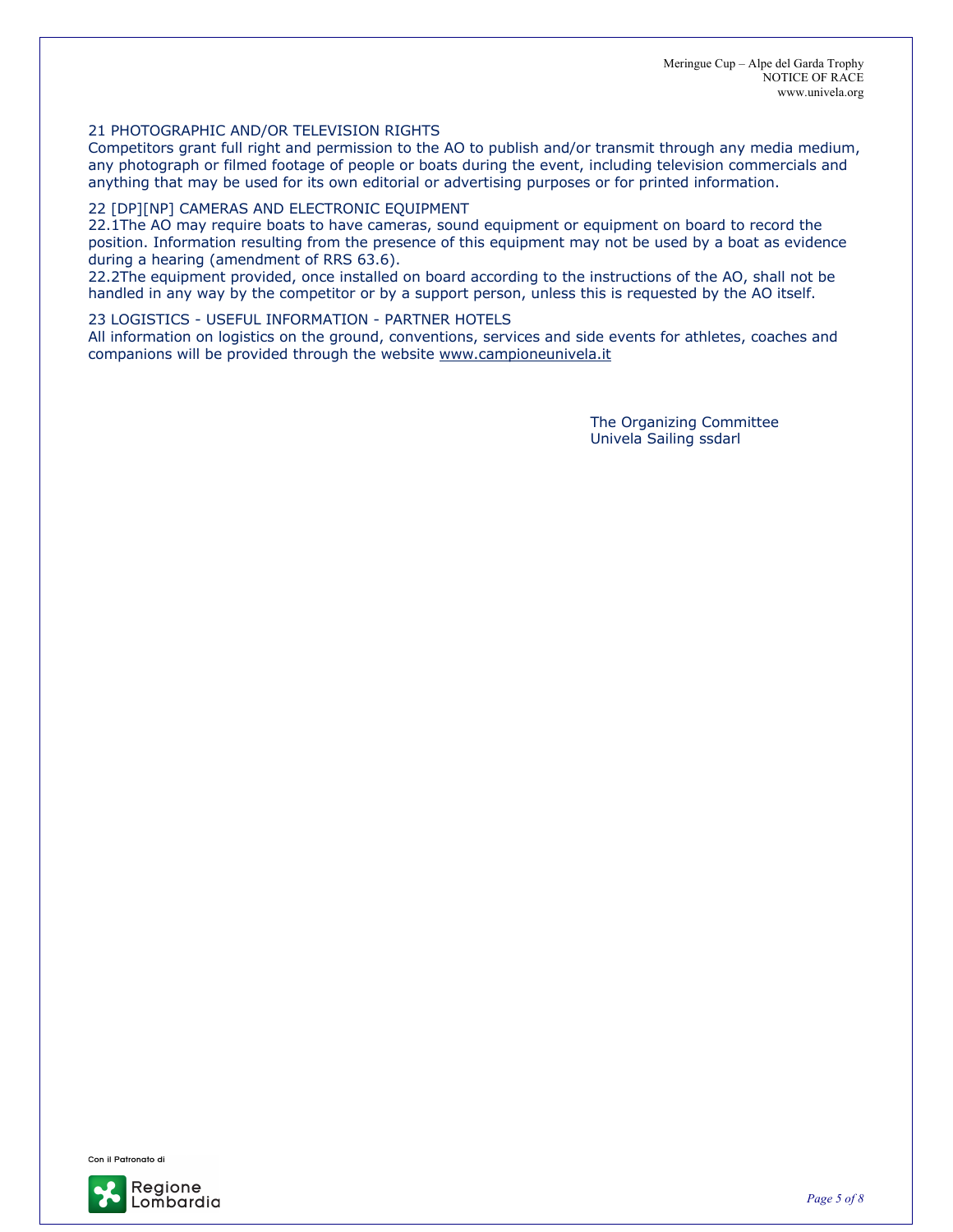#### ADDENDUM - A

#### Special Instructions for Regattas and Batteries

When the regatta is carried out with the battery system, the following additional IdRs apply. A1 - CONDUCT

- The regatta will take place with the "A" battery system (two colors) provided for by the FIV Regulations.
- The registered competitors will be divided into two batteries by lot (if the programs, such as ZW, have the random subdivision system this is accepted as a draw).
- The CoR assisted by Federal Technicians or By Coaches appointed for this purpose may automatically move the competitors if the system leads to an unbalanced presence of athletes from the same Club or the same Zone or for any other technical reason. Any situation arising from the foregoing cannot be the subject of a request for repair (modification to RRS 60.1(b)).
- For the purposes of the ranking, each race consists of two batteries. For the race to be valid both batteries must result with a regatta regularly disputed and classified. If it is not possible to complete one of the two batteries, the race will be automatically interrupted for the other battery as well. This cannot be the subject of a repair request (modification to RRS 60.1(b)).
- The boats will be re-assigned in the groups after each day of the race following the scheme described below, using the Provisional Classification available at 20.00, without taking into account proraces or requests for repair decided or modified after that time. If the number of races is not the same, the groups will be redone on the basis of a provisional ranking calculated until the last race completed by both groups.

| <b>GROUP</b>        | A           | B             |
|---------------------|-------------|---------------|
| <b>TAPE</b>         | <b>BLUE</b> | <b>YELLOW</b> |
| Provisional Ranking | 1           |               |
|                     |             | 2             |
|                     |             | 3             |
|                     | 4           |               |
|                     | 5           |               |
|                     |             | 6             |
|                     |             | 7             |
|                     | 8           |               |
|                     | 9           | 10            |
|                     |             | 11            |
|                     | 12          |               |
|                     | And so on   |               |

- In practice, the batteries will be re-ordered by assigning the first of the ranking to group A, the second to group B, the third to group B, the fourth and fifth to group A, the sixth and seventh to group B, and so on.
- If the number of races per battery is not the same, the following day you will start with completing the missing races by recovering the battery in arrears. We will then continue with the new groups by changing the ribbons at sea.
- In case of only one race on the first day, the competitors will be randomly reassigned.
- A boat declared BFD in a race not completed, for any reason, will not be allowed to start in the following race even if the colors are re-assigned.
- If a battery does not end the series, the missing battery race will be retrieved the next day. The recovery is not to be considered among the three scheduled races.

#### A2 - STARTING SIGNALS

• The WARNING signal of the 2nd battery (of the race) will be hoisted as soon as possible after the valid start of the 1st battery (of the race); departing boats must therefore be kept near the departure area.

Con il Patronato di

•

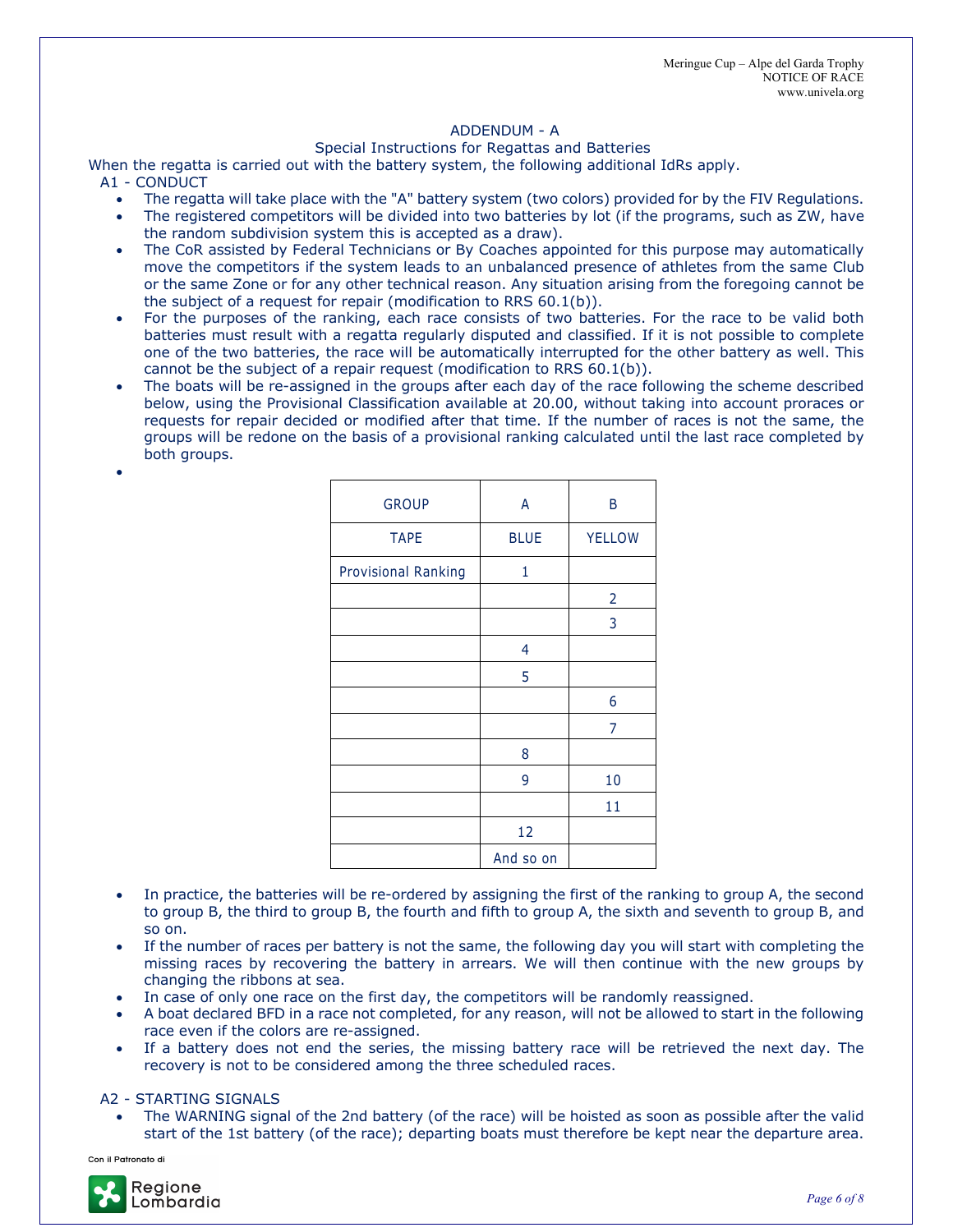• Please pay attention to the signals because the CoR will be able to reverse the starting order.

A3 - DISTINCTIVE BATTERY FLAGS (the AO can change the colors)

The batteries will be distinguished as follows: Group "A"

- BLUE rectangular flag as Warning Sign; BLUE ribbon that will have to be applied on the back of the peak as an identifier of the battery.
- Group "B"
- YELLOW rectangular flag as Warning Sign; YELLOW ribbon that will have to be applied on the back of the peak as an identifier of the battery.